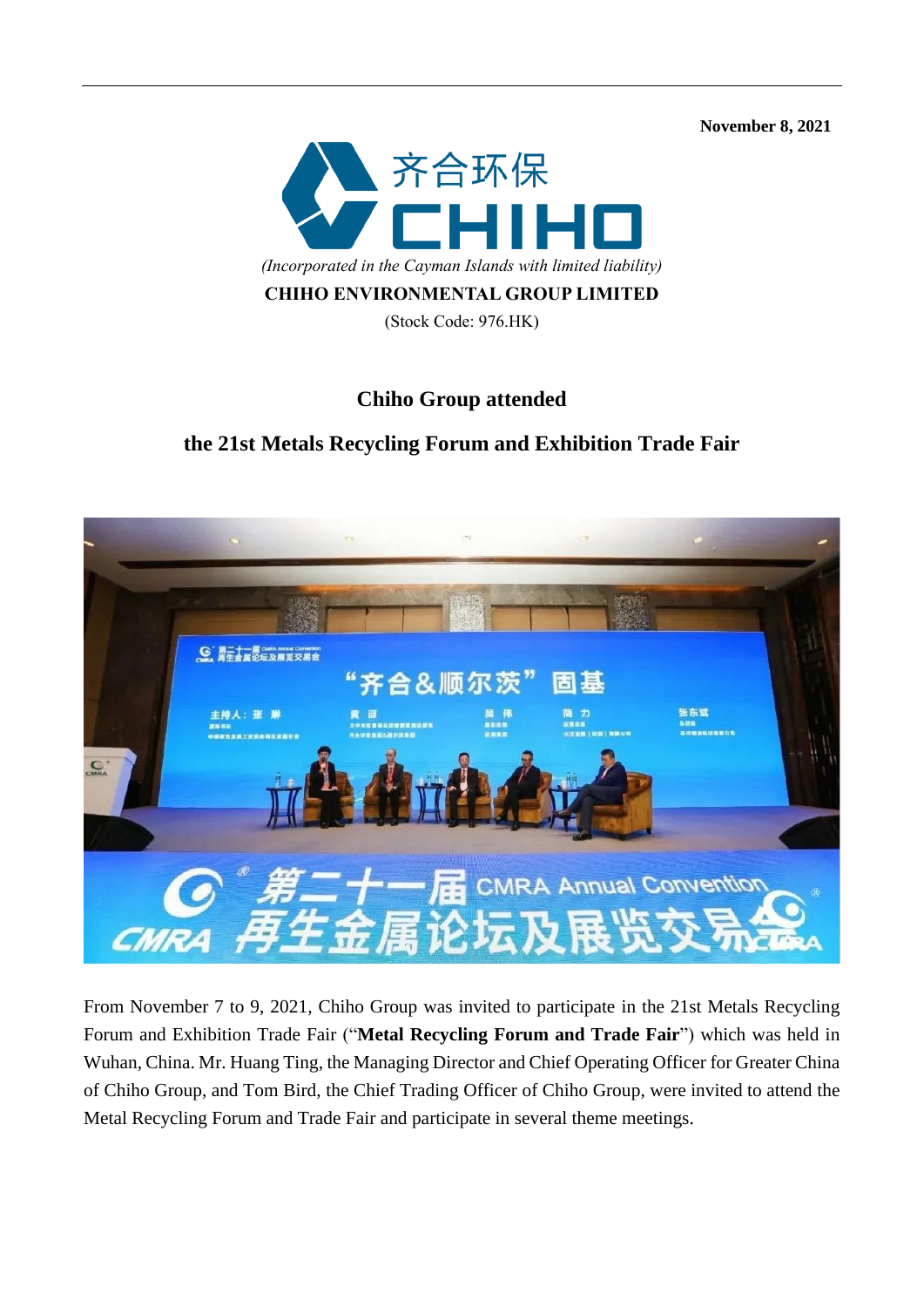The theme of the Metal Recycling Forum and Trade Fair "Dual Carbon Goals and Dual Circulation, Recycling and Redevelopment" pointed out the vital role of metal recycling industry in achieving the double carbon goals and circular economy. Chiho Group will integrate its global trade network, leading recycling technology and deep operation and management experience to make contribution to China's metal recycling industry and foster China's sustainable development.



## **Mr. Huang Ting participated in the Metal Recycling Forum and Trade Fair**

Managing Director and Chief Operating Officer for Greater China of Chiho Group & Vice President of China Nonferrous Metals Industry Association Recycling Metal Branch